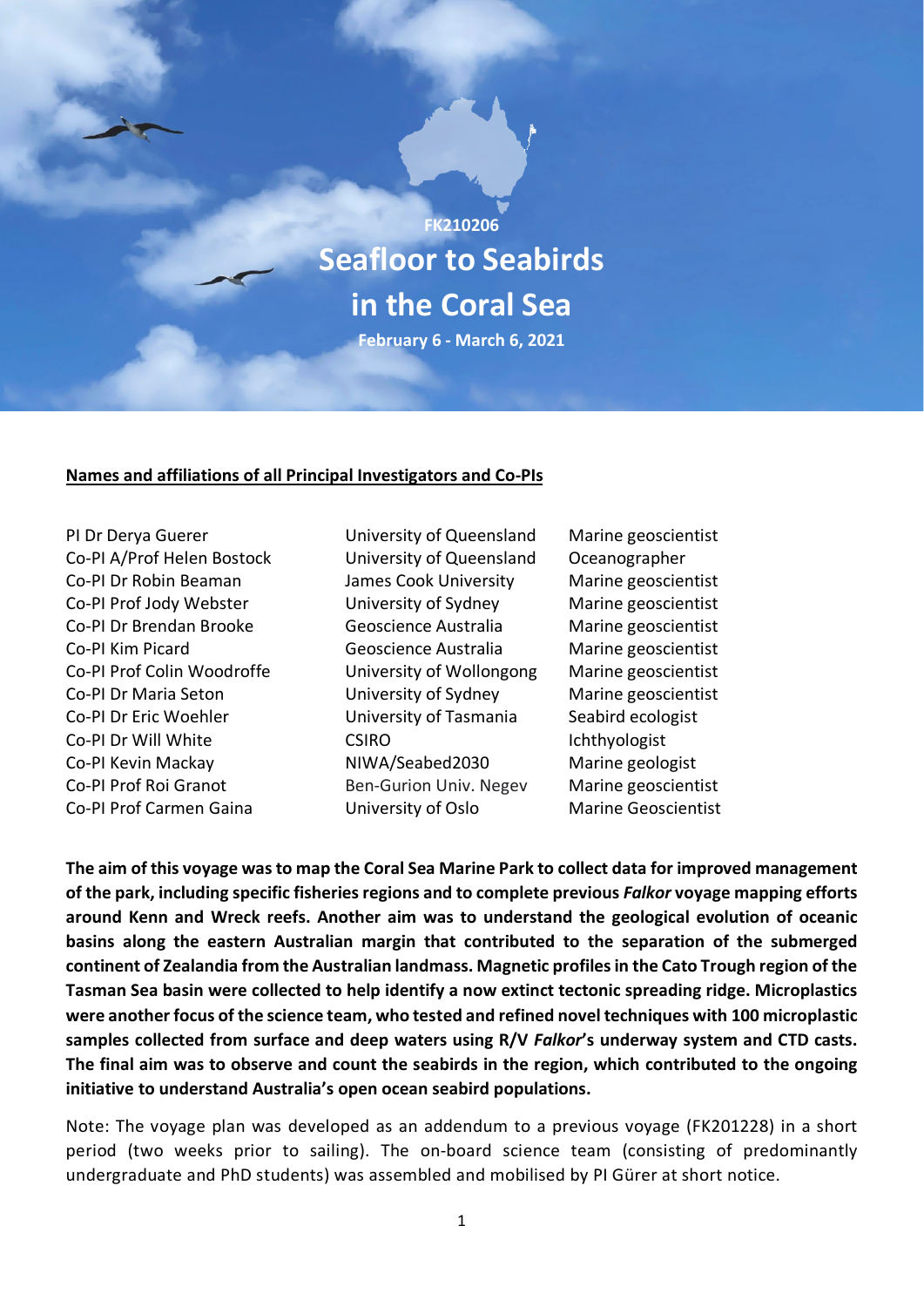#### **Project outcomes**

The objectives and outcomes of this voyage were:

1) **Multibeam mapping.** The multibeam mapping was conducted over the northern extent of the Tasman Sea and its connection to the Coral Sea, as part of the Schmidt Ocean Institute's contribution to the [Seabed](https://seabed2030.org/) 2030 Project and the start of the [United Nations Decade of Ocean](https://www.oceandecade.org/)  [Science for Sustainable Development](https://www.oceandecade.org/) (2021-2030). The mapping area was chosen based on the scientific objectives and included priority areas for the Coral Sea Marine Park. The FK210206 voyage surveyed 38,289 km<sup>2</sup> of the seafloor (5189 line nautical miles or 9723 line km of ship track), covering the Cato Trough, Wreck Reef, Kenn Reef, Coriolis Ridge and Selfridge Bank. The area lies within the Coral Sea Marine Park, one of the largest marine parks in the world, and so the new mapping data contributes to a greater understanding of the southern area of this extensive marine park. When combined with the previous cruise, over 70,000 km<sup>2</sup> of seafloor has been mapped in the Coral and Tasman seas. The multibeam data have been submitted to AusSeabed for publishing/download in the [AusSeabed Marine Data Portal,](https://portal.ga.gov.au/persona/marine) and internationally to the [GEBCO](https://www.gebco.net/) database for contribution to the Seabed 2030 Project.



The new mapping data revealed submarine landslides, mass wasting, faults, channels, sand waves, scour marks, volcanic pinnacles (cinder cones), and pock marks. The multibeam data will be used by a number of student projects looking at the seamounts, combined with rock samples that were previously collected by other vessels (e.g. R/V *Investigator*) to understand the evolution of the Tasmantid Seamounts and associated magmatic hotspot. Further, the seafloor channels and sand waves provide new geomorphic information about the influence of deep water flows in the region, which have not been previously studied.

Wreck Reef was the first geomorphic site of interest reached during the FK210206 research voyage (*Figure 1*). A shallow northern section of the reef, close to where the reef breaches the sea surface, had not yet been mapped during previous *Falkor* voyages and so the aim was to complete the map of the reef.

*Fig. 1: FK210206 Survey and geomorphic sites of interest* 

Kenn Reef rises 3000m above the Cato Trough and has a shallow coral reef with a large, extended deeper bank to the north. Faulting and cinder cones are present on this deeper bank, making it one of the most geomorphically complex areas surveyed. Previous airborne lidar bathymetry data existed over the shallow reef and earlier multibeam surveys had been conducted around the deeper flanks of Kenn Reef. So FK210206 focused on mapping the data gaps and northern extent of the Kenn Reef bank. The overall geology of the Kenn Reef bank was largely known, however, the detailed spatial extent of each rock group was unknown. New features of the Kenn Reef bank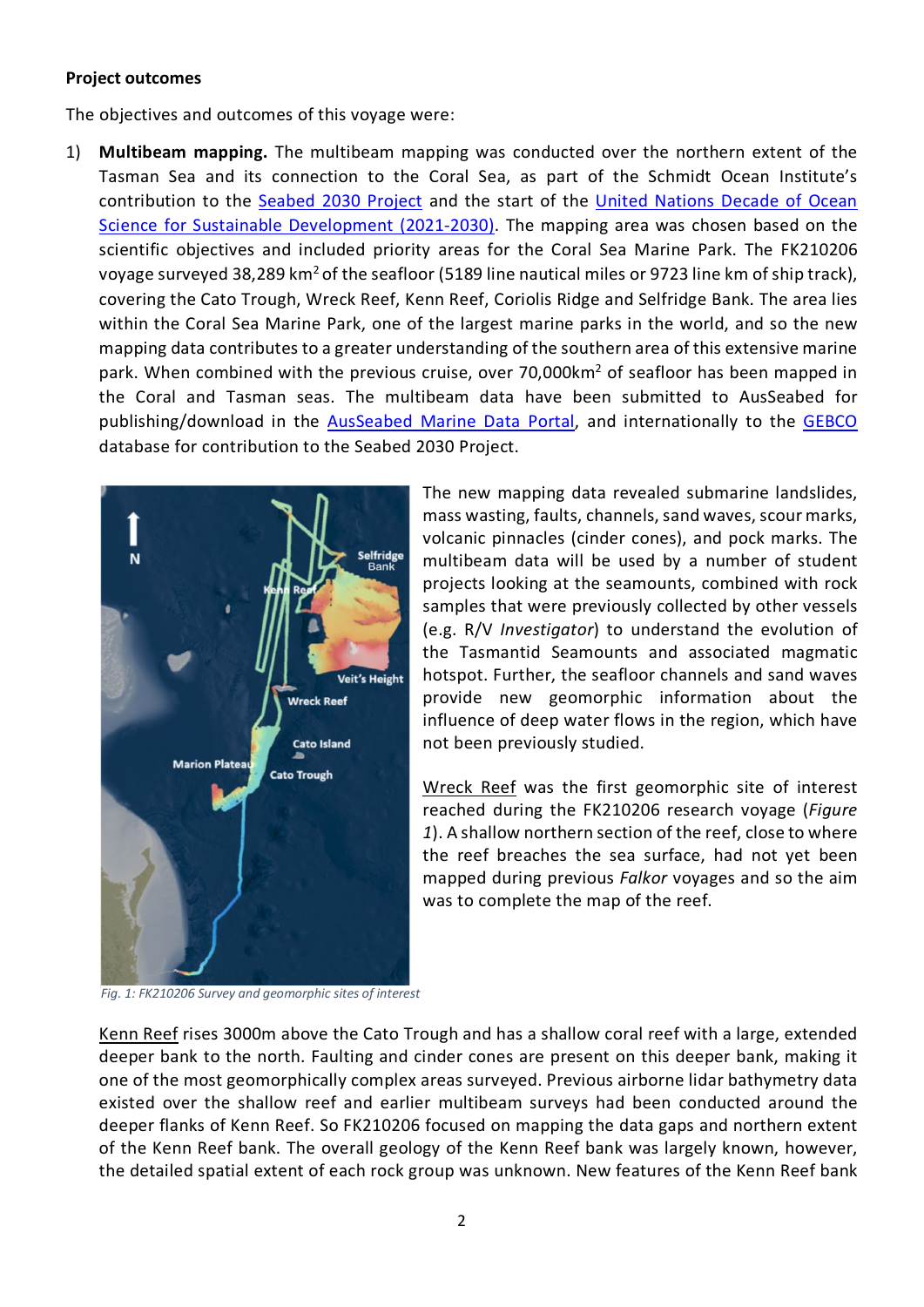include satellite vents and a significant fault scarp along the eastern side. This fault has a surface expression trace length of 20.5 km running on a northeast bearing and scarp height of ~200m.

Coriolis Ridge was a priority as it is a commercial fishing area – IUCN V1 Special Purpose Zone (Trawl). While mapping the ridge, a new relatively shallow feature was uncovered, unofficially named "Veit's Height", after R/V *Falkor's* Marine Technician Veit Huehnerbach. This feature is a raised platform 400m tall, 20km long, and 13km wide on its the summit. The summit is 200m below sea level. It is not large enough to be classified as a seamount or guyot, however, it does have a flat top, which could suggest a calcareous origin. Veit's Height has significant evidence of mass wasting and slumping on the northern and western sides. Other significant features on the seafloor of Coriolis Ridge include large sediment waves.

Selfridge Bank, lying to the east of Kenn Reef was surveyed with the aim to characterize steepsided ridges that are oriented in a ~E-W direction. These features are tilted fault blocks. Selfridge Bank is marked on marine charts with a shoal depth of 44 m, which was investigated and disproven.

Cato Trough is significant in the region as it is the narrowest point between Zealandia and Australia. Cato Trough also connects the Tasman Sea basin (to the south) with the Coral Sea basin (to the north). Much of this area had previously been surveyed with multibeam, however, FK210206 filled in gaps of about 4,700km<sup>2</sup> within the pre-existing data for Cato Trough and the eastern margin of Marion Plateau, which forms one side of Cato Trough. Contour parallel slumping of sediments was observed off the eastern margin of the Marion Plateau into the Cato Trough.

- 2) **Magnetic survey.** The onboard SeaSpy2 magnetometer was deployed for 2487km over 22 separate transects. The lines were collected in E-W and N-S directions (orthogonal to each other) to better understand the tectonic spreading history of the northern Tasman Sea basin. The connection between the Tasman and Coral Seas lies within the Cato Trough, which separates Australia's continental crust and the continent of Zealandia by only 15km. Little was known about this region, making it an area of significant interest for bathymetric mapping and magnetometer deployment on FK210206. Prior to the voyage the nature of the crust underlying the Cato Trough was unknown, however, the magnetometer readings confirm that it is oceanic crust. Furthermore, all previous magnetic data from the Coral Sea basin have been collected in an E-W direction, which is not the optimum orientation for identifying the extinct spreading ridge. The new N-S magnetic data are currently being worked on by Chief Scientist/PI Guerer and PIs Gaina and Granot. These results will be published in due course. The data are to be used as part of a research proposal that has been submitted to the Australian Research Council in 2022.
- 3) **Oceanographic data (CTD/ADCP).** Four CTD casts were deployed and the Acoustic Doppler Current Profiler (ADCP) was operated continuously to determine current vectors and velocity down to 750m depth. From the deployed CTD casts, water samples were collected just above the seafloor, the at 800m, 50m and 5m depth. The deepest depths obtained were: 3860 m (CTD01, south of Cato Trough), 2200 m (CTD02, Selfridge Rise), 3000 m (CTD03, northernmost Kenn Plateau), and 4000 m (CTD04, north of Cato Trough). The CTD data were also used to confirm the water masses and to ensure that the sound speed profiles used for the multibeam systems were accurate. The CTD data from FK210226 (along with those from FK201228) were used as part of the deep water flows student project by Megan Jeffers at the University of Queensland, supervised by PIs Bostock and Gürer.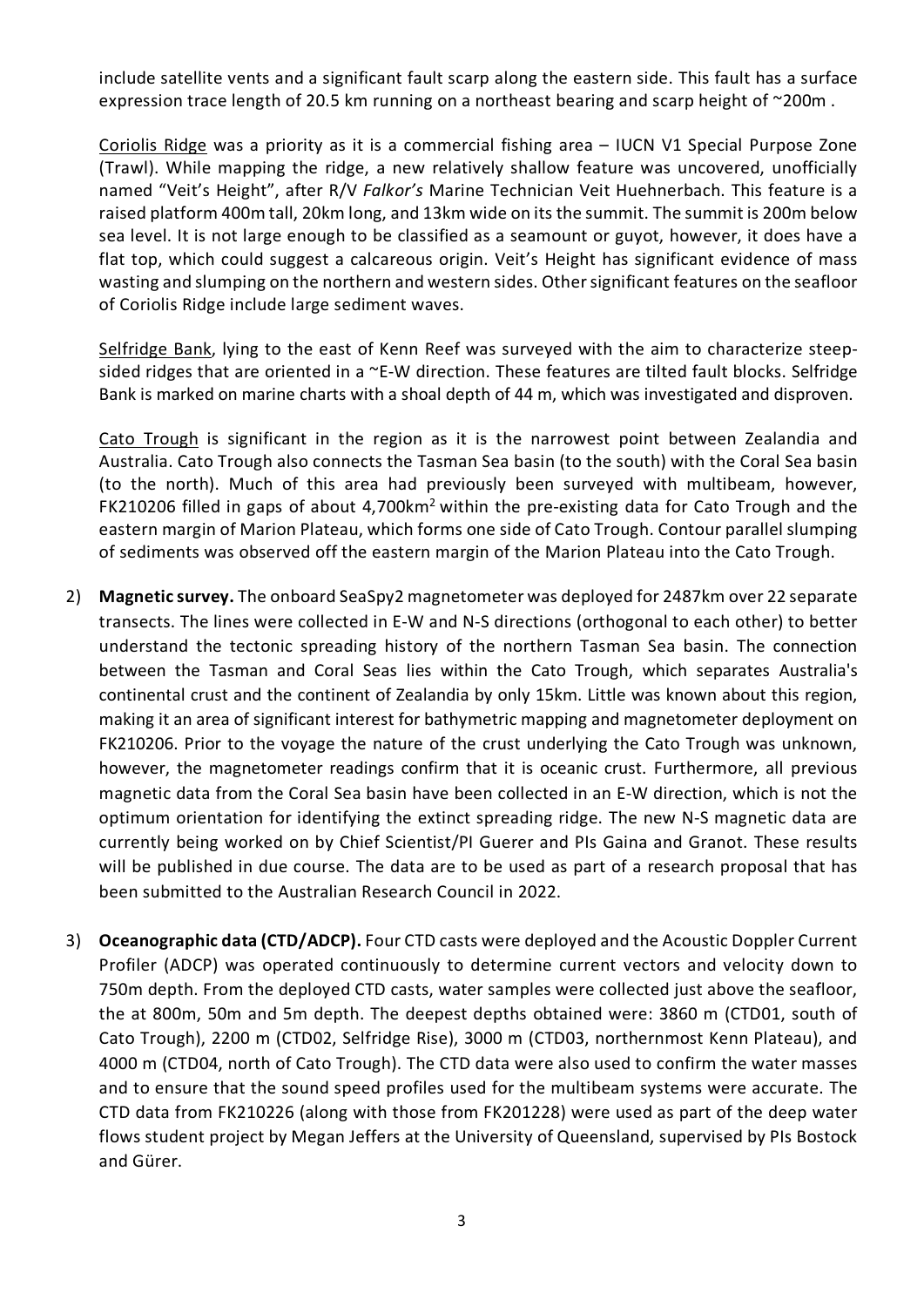- 4) **Seabirds.** About 3,300 seabirds were sighted, with 17 different species identified. This region of the Tasman and Coral seas had never been surveyed in such a systematic way before and the data will help the management of the Coral Sea Marine Park. The seabird observation data contributes to a much larger database of Australian seabirds that PI Woehler has been developing in order to understand these protected species in the waters around Australia.
- 5) **Microplastics.** 140 microplastic filter samples were collected using the ship's underway system and seawater recovered in CTD casts. The sampling protocol originally developed on FK201228 was significantly refined by implementing control samples for water and air samples. Filtering was done under the fume hood. CTD casts were flushed with Milli-Q water to minimize contamination. Preliminary results suggest that there are visible microfibers present in every (but one) sample from the surface down to depths of 4000m. These opportunistic microplastic samples have not yet been worked on but we hope to do this in 2022 as a student project with Lauren Huet, supervised by PIs Gürer and Bostock.
- 6) **Outreach.** 11 blogs were produced by the science party for the Schmidt Ocean Institute, SciBlogs NZ and University of the Sunshine Coast blog. Two 'ship to shore' outreach calls to schools in the United States and Israel took place. 15 seminars were hosted whilst aboard by the science party, with two of those being hosted online by external PIs Gaina and Granot.

## **Publications**

Jeffers (2021). Intermediate and deep-water circulation of the Tasman Sea and Cato Basin based on oceanographic and seafloor bathymetric data. Unpublished undergraduate project using data from FK201228 and FK210206. (Aim is to publish as a paper in 2022).

Bradshaw (2021) - The controls on the life cycle and evolution of the Kenn Seamount, Coral Sea. Unpublished undergraduate project using data from FK201228 and FK210206.

Johnson (2021). Bathymetric exploration of the Tasman and Coral Seas aboard the R/V *Falkor*. Quaternary Australasia, Vol. 38, No. 1, July 2021: 11-13. (Report on student experience on the R/V *Falkor*).

#### **Conference presentations**

Beaman, R.J., 2021. Schmidt Ocean Institute RV *Falkor* Australia campaign 2020-2021, Queensland– Smithsonian Fellowship Speaker Series. Oceans: life on the edge, 16 November 2021. Queensland Department of Environment and Science - Smithsonian Institution, Remote conference, pp. 13. (Available at: [https://www.deepreef.org/2021/11/17/soi-rv](https://www.deepreef.org/2021/11/17/soi-rvfalkor-australia/)*Falkor*-australia/)

Beaman, R.J., 2021. Schmidt Ocean Institute RV *Falkor* Australia campaign 2020-2021, Sub-Committee on Regional Undersea Mapping (SCRUM), GEBCO Week, 11-15 January 2021. General Bathymetric Chart of the Oceans (GEBCO) www.gebco.net, Virtually from Paris, France. (Available at: [https://www.deepreef.org/2021/01/13/soi-](https://www.deepreef.org/2021/01/13/soi-falkor-campaign/)*Falkor*-campaign/)

Johnson, A., et al (2021, May 11). Preliminary Interpretation of Multibeam Bathymetry R/V *Falkor* The Tasman and Coral Seas 2021 [Specific Mapping Case Study]. 2021 GeoHab, Canberra, Australia. (Abstract submitted for the 2022 Ocean Science Forum).

Johnson, A. (2021 April 20). Voyaging aboard the R/V *Falkor*. Guyots and reefs in the Tasmantid Seamount Chain. University of Queensland Centre for Marine Science Seminar Series. Brisbane, Australia.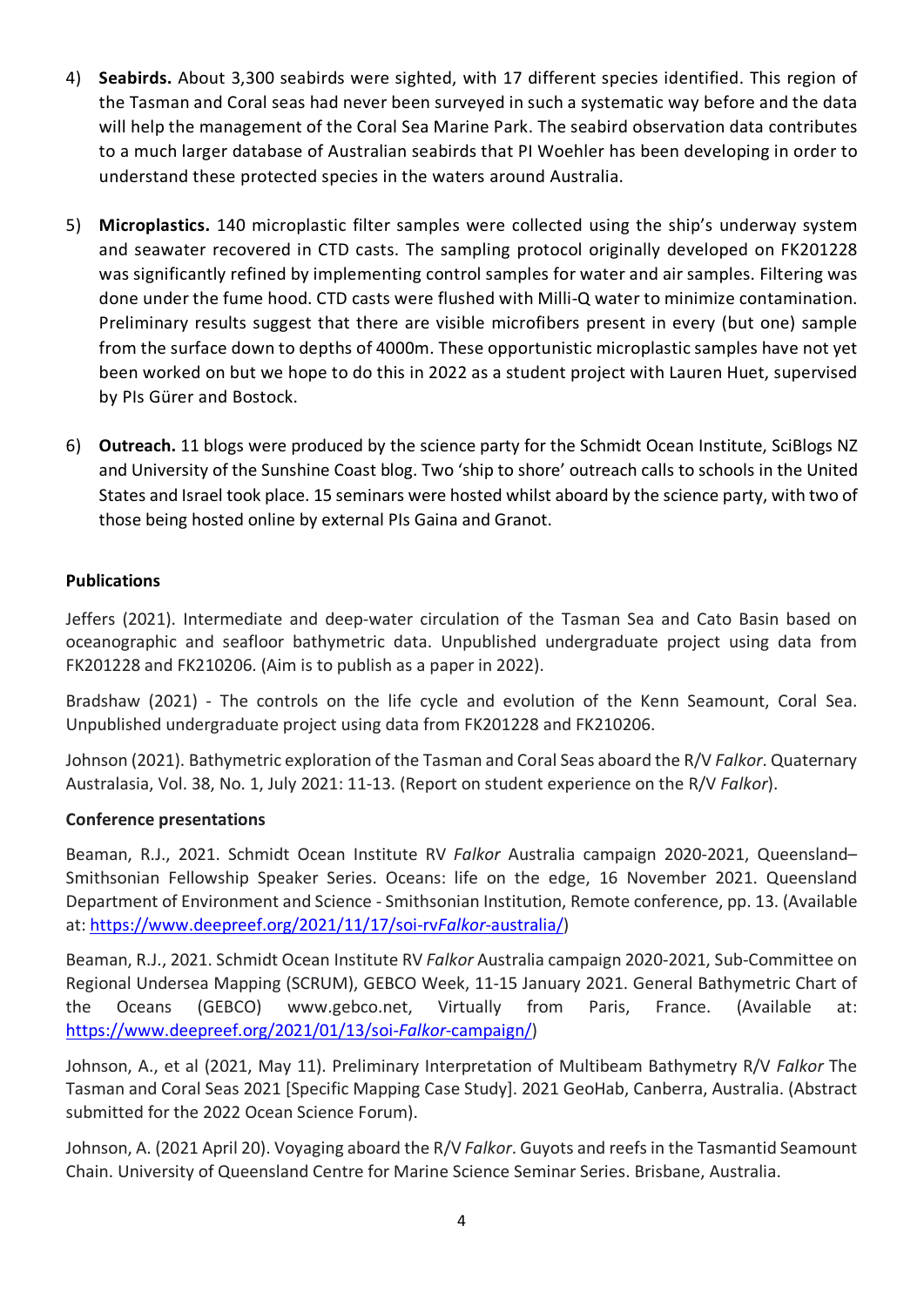Johnson, A., et al., (2022 Feb) Geomorphology of the Tasmantid seamounts, guyots and carbonate reefs. AGU Ocean Sciences presentation.

## **Public talks**

Gürer (April 2021) UQ-Women in Science Research Networking Night, From microplates to microplastics.

Bostock (June 2021) - UN Ocean Decade - talk for World Ocean Day.

Gürer (June 2021) - *Falkor* voyages - talk for World Ocean Day.

Gürer (July 2021) Fig Tree Pocket Kindergarten, Brisbane: What is at the bottom of the ocean?

Bostock (July 2021) - Queensland Marine Teachers Professional Development.

Bostock (Sept 2021) - Queensland Marine Teachers Association Annual Conference.

Bostock (November 2021) Plastic pandemic - University of Queensland outreach program - Young Change Makers 2021.

## **Datasets**

Multibeam data (Robin Beaman):

All multibeam data have been provided to AusSeabed, and a 64 m resolution bathymetry grid published and available on the [AusSeabed Marine Data Portal.](https://portal.ga.gov.au/persona/marine)

Multibeam bathymetry and ship track data have also been uploaded by Robin Beaman to an AARNET CloudStor group drive, called '*Falkor*Australia', set up in October 2021. This is to allow the sharing of data files from the various *Falkor*surveys in north-eastern Australia for all participants from the voyages, which includes the voyage FK201228 ' Pinging in the New Year: Mapping the Tasman and Coral Seas'.

Access is via a password-protected link to voyage participants to view, download and upload the contents of the drive.

Within each survey folder, e.g. \FK201228\_PingingNewYear, are the subfolders:

\googleearth (hillshaded multibeam bathy as kml/kmz files)

\image (hillshaded multibeam survey bathy and individual ROV dive bathy, as geotif files)

\samples (combined and individual CTD sample data, as Excel files)

\shiptrack (full shiptrack position data at 1min, as Excel files)

Wherever possible, Excel data files now have consistent datetime records, e.g. 2020-10-05T23:23:28 (UTC), and are converted to point shapefiles for use in a GIS. All shapefiles use the WGS84 (unprojected) horizontal datum. The aim is that these standardised and common file types can be used for research projects, particularly by students.

# Seabird data (Eric Woehler):

The FK201228 seabird observation data have been have been published by CSIRO and are available at: [https://www.marine.csiro.au/ipt/resource?r=](https://www.marine.csiro.au/ipt/resource?r=falkor_201228_wov)*Falkor*\_201228\_wov